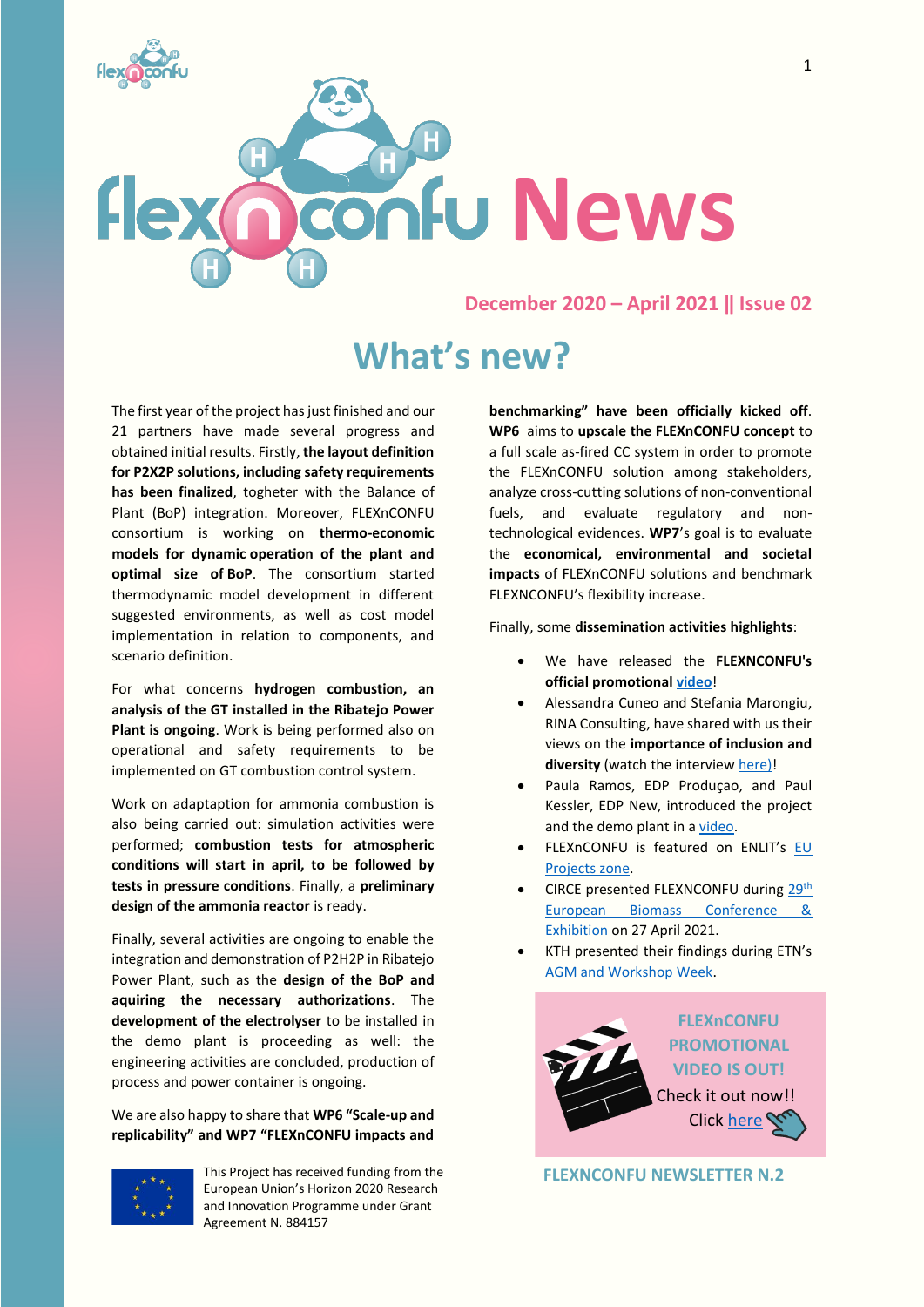

# **FLEXnCONFU: behind the scenes**

## **FLEXnCONFU - FLEXibilize combined cycle power plant through Power-to-X solutions using non-CONventional fuels - An overview** *Interview with Miguel Patena, EDP Produção*



ETN caught up with Miguel Patena, Director of Innovation, Technology and International Development of EDP Produção, to hear about EDP's role in our EU funded FLEXnCONFU

(FLExibilize combined cycle power plant through powerto-X solutions using non-CONventional Fuels) project that started in April 2020. FLEXnCONFU is part of EDP's

strategy in search for low-carbon generation solutions from an energy perspective, that will simultaneously pass through the electrification of the consumption and production of non-carbon fuels reducing the greenhouse effect. Hydrogen can play a decisive and sustainable role in the new world of energy. It can be a solution for the so-called last mile of decarbonisation.



**Click [HERE](https://etn.global/wp-content/uploads/2020/10/ETN-NEWSLETTER-2020-04.pdf) [for the full](https://etn.global/wp-content/uploads/2020/10/ETN-NEWSLETTER-2020-04.pdf)  interview! (pp. 6-7)**

### **FLEXnCONFU and Power-to-Ammonia solutions** *Interview with Agustin Valera-Medina, Cardiff University*



*Figure 1: Recent ammonia/hydrogen/methane experiments (Cardiff University)*

The FLEXnCONFU project explores the potentialities of using non-conventional fuels in gas turbine combined cycle power plants for flexibility needs and higher environmental sustainability. In this context the test campaign that will be conducted at Cardiff University's combustion laboratories in the UK, with different blends of ammonia, methane and hydrogen, will allow a deeper understanding of the modifications required on the gas turbines for ammonia and hydrogen combustion. ETN Global interviewed Agustin Valera-Medina, Associate Professor in Thermofluids and Combustion Dynamics at Cardiff University, who tells us about Cardiff University's work in the FLEXnCONFU project!







This Project has received funding from the European Union's Horizon 2020 Research and Innovation Programme under Grant Agreement N. 884157

#### **FLEXNCONFU NEWSLETTER N.2**